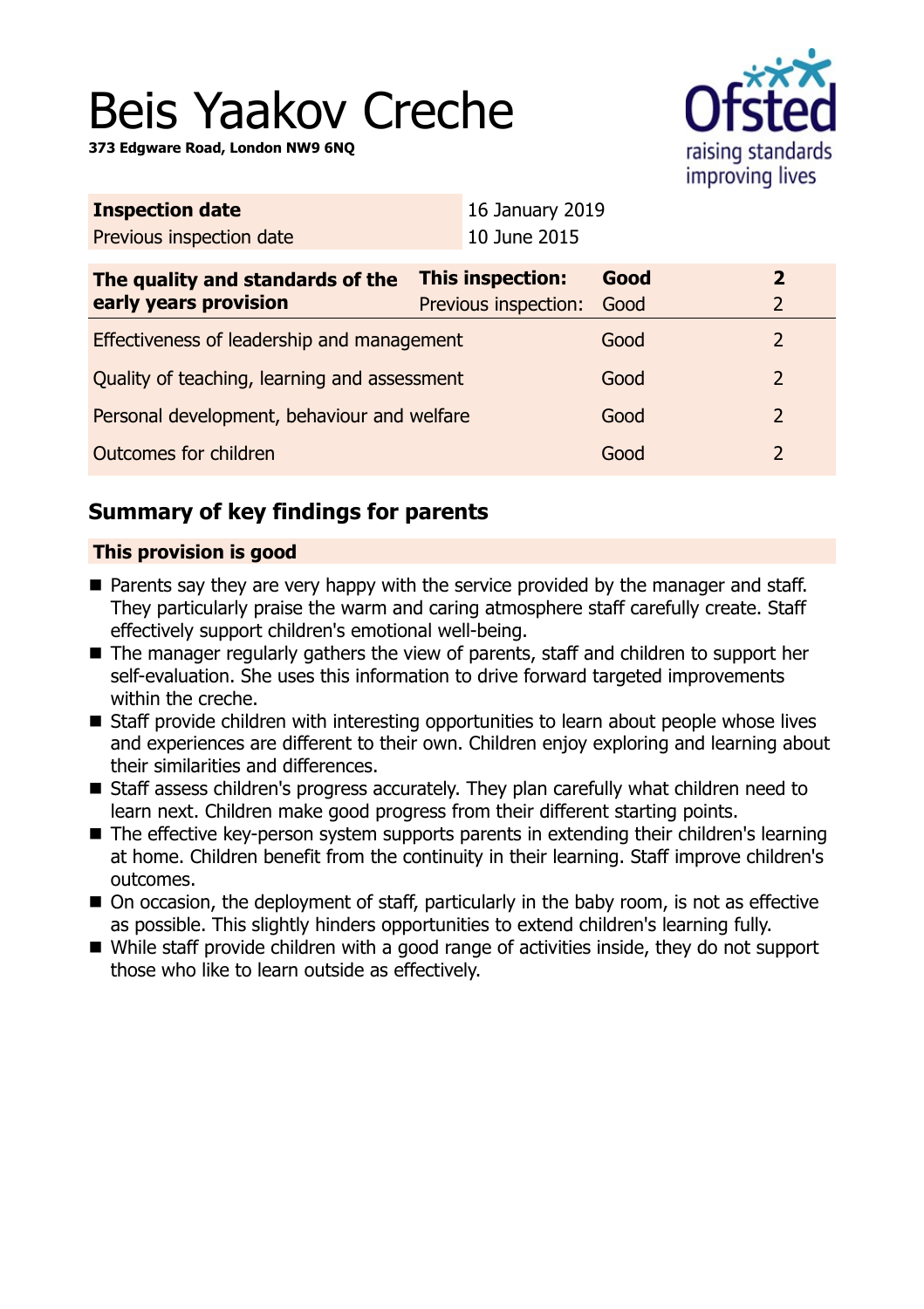# **What the setting needs to do to improve further**

## **To further improve the quality of the early years provision the provider should:**

- $\blacksquare$  review the deployment of staff, particularly in the baby room, to support children in making even more progress
- $\blacksquare$  enhance opportunities for children who prefer to carry out the majority of their learning outside.

### **Inspection activities**

- The inspector observed different activities, including outdoor learning, and assessed the impact this had on children's learning.
- $\blacksquare$  The inspector undertook a joint observation with the manager.
- $\blacksquare$  The inspector held a meeting with the manager and nominated individual.
- The inspector looked at a selection of policies, children's records and documents relating to the suitability of staff. She discussed self-evaluation with the manager and the nominated individual.
- $\blacksquare$  The inspector talked to staff, parents and children to gather their views.

**Inspector** Ceri Callf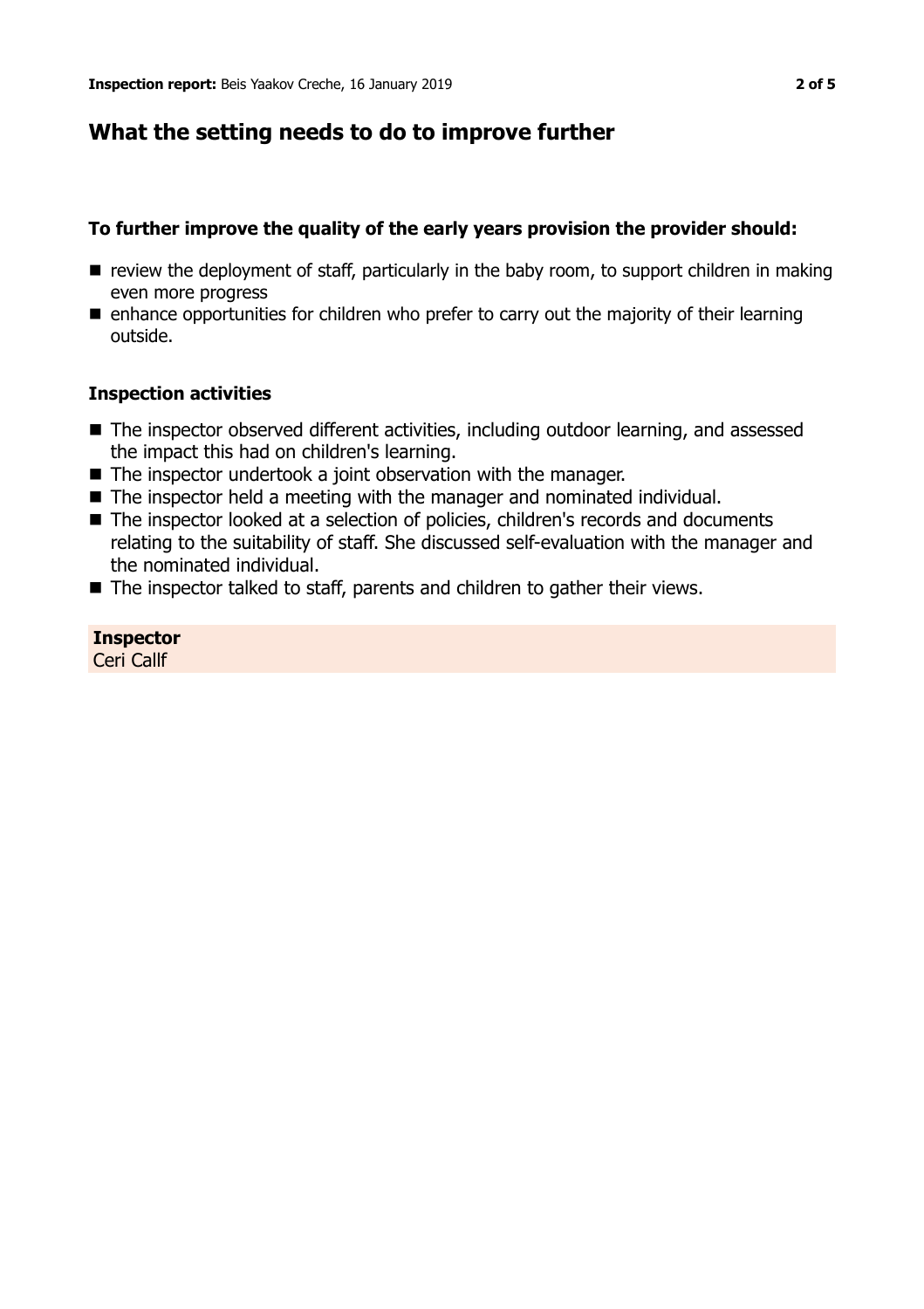## **Inspection findings**

#### **Effectiveness of leadership and management is good**

The manager ensures that staff are confident in their understanding of the signs and symptoms which may give them cause for concern about a child's welfare. Staff have completed training updates about how to identify any children who may be at risk of exposure to extreme ideas or behaviours. Safeguarding is effective. The manager supports staff's professional development, for instance, through regular supervision and training. Staff use their training to enhance the learning opportunities they provide for children. For example, they have enhanced children's exploratory activities. Staff use their regular risk assessments to help them keep children safe. For instance, they regularly review the resources children use and remove any hazards immediately.

#### **Quality of teaching, learning and assessment is good**

Staff are secure in their understanding of how to support the learning of young children. Children confidently direct their own activities as they easily access a wide variety of resources. They are supported in becoming independent learners. Staff support children's physical well-being. For instance, children eagerly join in with the movements staff create to accompany their favourite songs. Children enjoy a range of exploratory activities. For example, they watch captivated as sand falls through a sieve and use magnifying glasses to explore natural materials and mini-beasts. Staff skilfully extend children's learning using questions and provide children with time to think and answer in their own words.

#### **Personal development, behaviour and welfare are good**

Staff consistently use well directed praise so children understand what they have done well or achieved. Children enjoy carrying out simple acts of self-care. For example, they proudly demonstrate how they put on their coats before they go outside and wash their hands after activities and before they eat. Children learn about leading a healthy lifestyle as they delightedly explore the taste of different fruits. Children are secure in their relationships with staff and turn to them for help or support, if needed. Children behave well.

#### **Outcomes for children are good**

Children are sociable, confident and self-motivated. They enjoy sharing their activities and learning with others. For example, they delightedly create their own games and seek out toys to share with nearby adults. Children use their emerging mathematical knowledge as they talk about the different shapes they make out of play dough. They regularly practise their early writing skills. All children, including the very youngest, enjoy looking at books and become absorbed as they explore the pages and pictures. Children are prepared well for the next stage of their learning.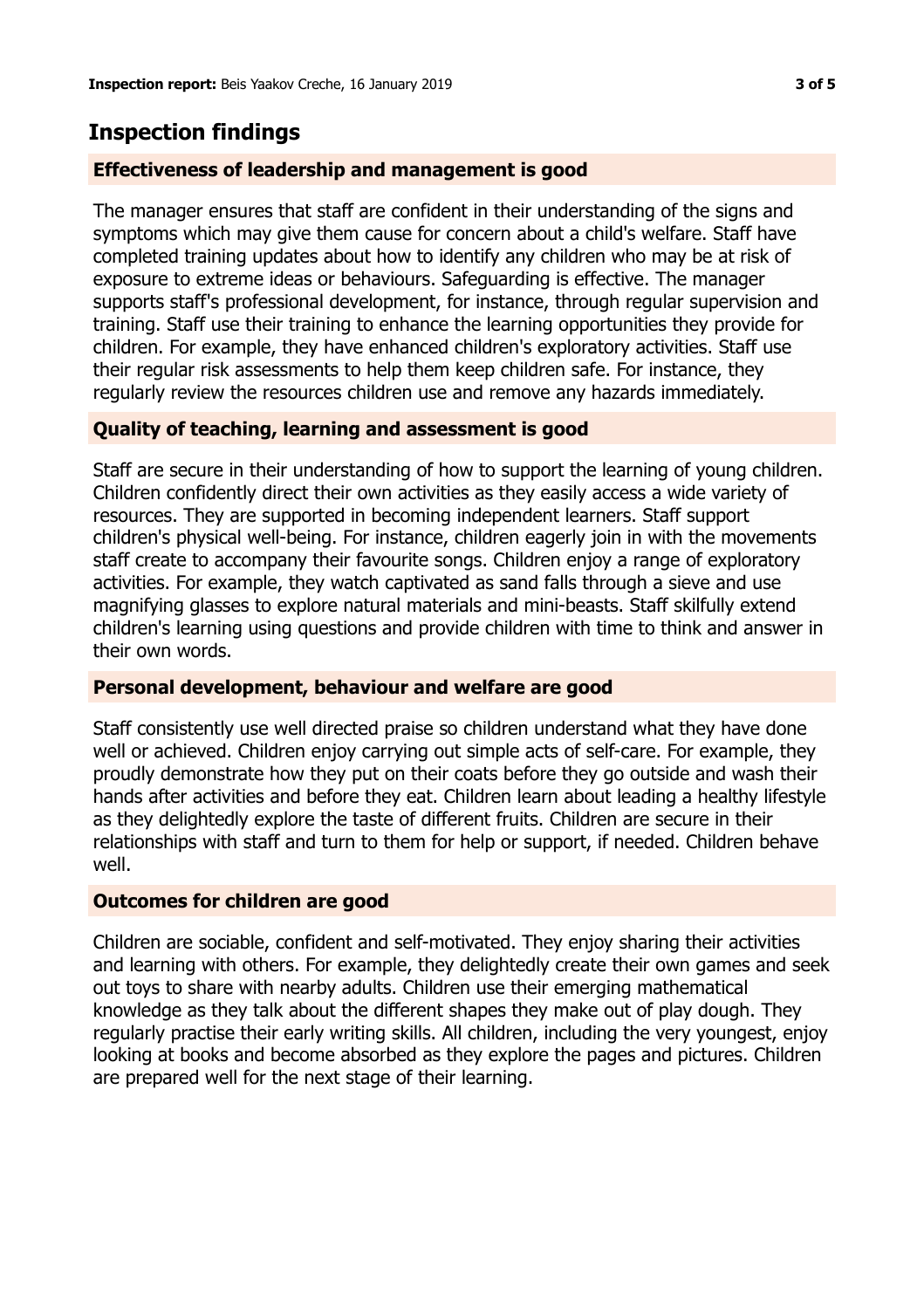## **Setting details**

| Unique reference number                             | 137764                                                                               |
|-----------------------------------------------------|--------------------------------------------------------------------------------------|
| <b>Local authority</b>                              | <b>Brent</b>                                                                         |
| <b>Inspection number</b>                            | 10069949                                                                             |
| <b>Type of provision</b>                            | Childcare on non-domestic premises                                                   |
| <b>Registers</b>                                    | Early Years Register, Compulsory Childcare<br>Register, Voluntary Childcare Register |
| Day care type                                       | Full day care                                                                        |
| Age range of children                               | $0 - 2$                                                                              |
| <b>Total number of places</b>                       | 22                                                                                   |
| Number of children on roll                          | 15                                                                                   |
| Name of registered person                           | Beis Yaakov Primary School Governing Body                                            |
| <b>Registered person unique</b><br>reference number | RP523220                                                                             |
| Date of previous inspection                         | 10 June 2015                                                                         |
| Telephone number                                    | 020 8905 9590                                                                        |

Beis Yaakov Creche registered in 2000. The creche opens Monday to Friday during school term time. On Monday to Thursday the creche is open from 8am to 4.15pm and on Friday it is open from 8am but the closing time varies according to the commencement of the Jewish Sabbath. There are five members of staff, three of whom hold relevant early years qualifications from level 2 to level 4.

This inspection was carried out by Ofsted under sections 49 and 50 of the Childcare Act 2006 on the quality and standards of provision that is registered on the Early Years Register. The registered person must ensure that this provision complies with the statutory framework for children's learning, development and care, known as the early years foundation stage.

Any complaints about the inspection or the report should be made following the procedures set out in the guidance Complaints procedure: raising concerns and making complaints about Ofsted, which is available from Ofsted's website: www.ofsted.gov.uk. If you would like Ofsted to send you a copy of the guidance, please telephone 0300 123 4234, or email [enquiries@ofsted.gov.uk.](mailto:enquiries@ofsted.gov.uk)